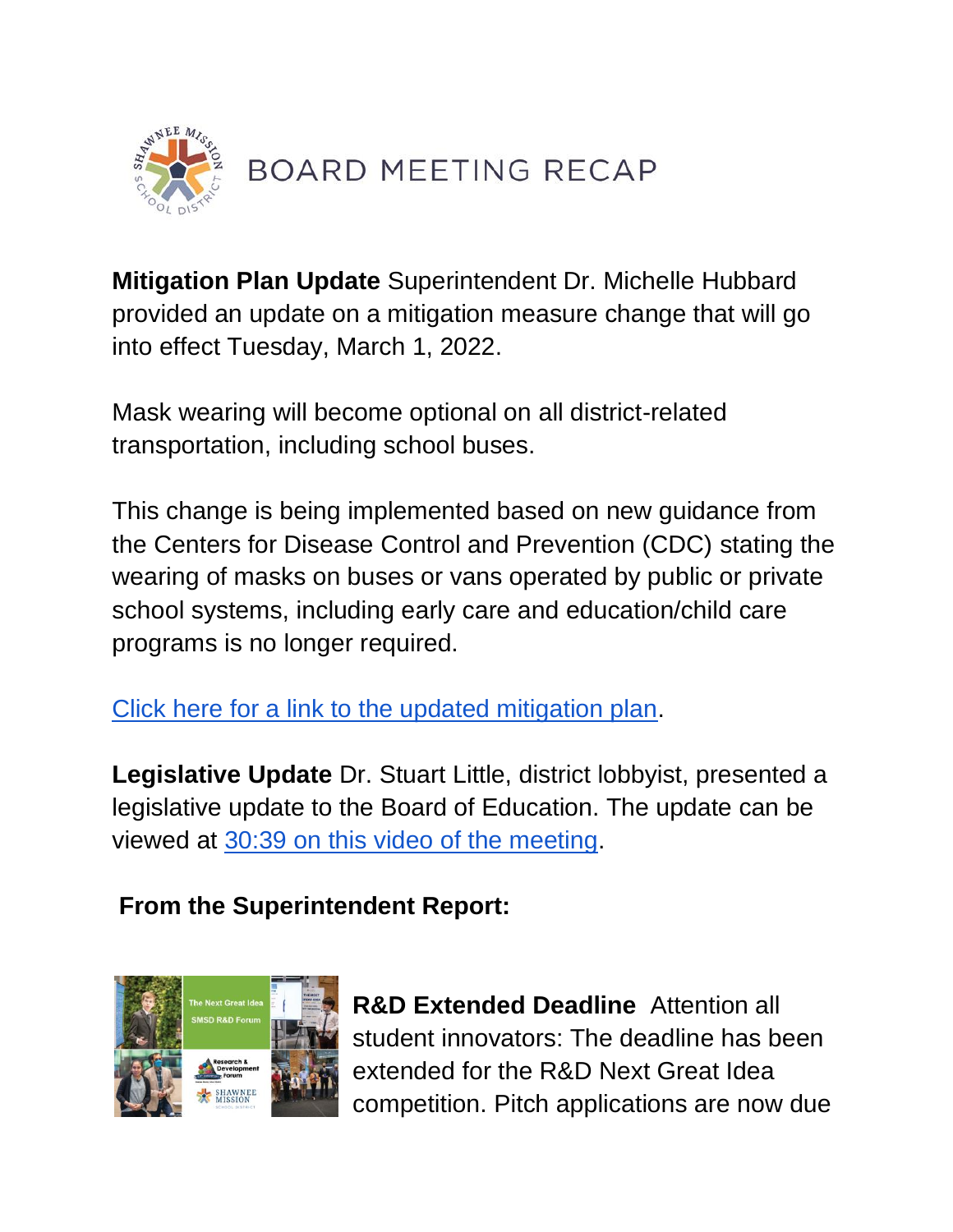on Friday, March 4. Young innovators are able to pitch their ideas for a chance to win cash prizes and advance their vision. [Click](https://www.smsd.org/academics/rd-forum/pitch-informaition)  [here for a link to the application page.](https://www.smsd.org/academics/rd-forum/pitch-informaition) The SMSD is excited for this competition and the student showcase that will be open for the community at the CAA in April. This is the 60<sup>th</sup> anniversary of the SMSD R&D Forum and sincere appreciation is extended to the Regnier Family for their generous support of the forum since the beginning.



**Transfer Window Reminder** Two transfer windows are coming up soon. A transfer window is the period of time when a student can apply to transfer from their home school (determined by place of residence) to a

different school. All in-district transfer requests for K-11 for next year will begin on March 1. For students in kindergarten for 2022- 2023, the transfer window opens on July 8. Those who have a student approved for a transfer to another location already will *not* need to reapply. [Click here for more information and links to](https://www.smsd.org/about/news-archives/news-archive-details/~board/2021-2022-district-news/post/smsd-transfer-information-for-2022-2023)  [transfer request forms.](https://www.smsd.org/about/news-archives/news-archive-details/~board/2021-2022-district-news/post/smsd-transfer-information-for-2022-2023)



**Classified Job Fair** The SMSD is hosting a classified job fair from 4 to 6:30 p.m. on Thursday, March 10 here at the Center for Academic Achievement. This is a great way to learn about positions in operations and

maintenance, food service, and information and communication technology, and support positions like paraeducators and aides. Attendees can also learn about the benefits we offer like paid holidays, retirement plans, the district fitness center, and onsite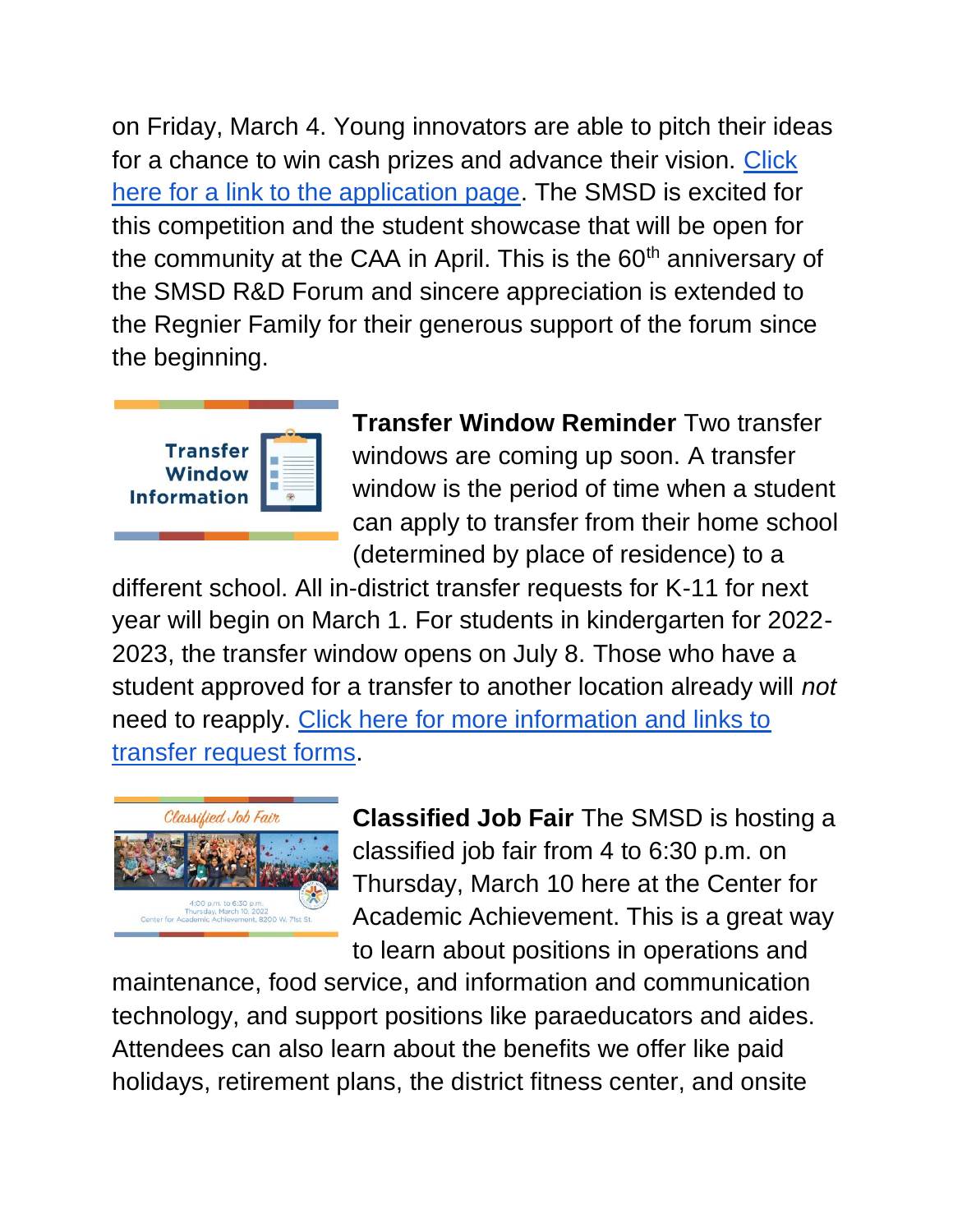health clinic. Attendees can learn how to join our team and be a part of helping every child achieve their personal best.



**KSHSAA Honor** Dr. John Johnson, athletic director at Shawnee Mission South, received a Spirit of Sport recognition from the Kansas State High School Activities Association. This recognizes someone who inspires through activities. Johnson plans to retire in May and he leaves on a high note with his work having led to KSHSAA's first ever

Unified Bowling State Championship. "Johnson is respected across our state and we are so proud he has received this recognition," Superintendent Dr. Michelle Hubbard shared.



**Bistro Gold Medal** Recently a team of culinary arts students brought home the gold at a Johnson County Community College Culinary competition. Each team member won gold medals for their skill in making a salad or appetizer, entrée and dessert in one

hour. They also earned \$500 scholarships. These students were sponsored by Bistro chef and teacher Steve Venne. [Click here to](https://caa.smsd.org/academics/signature-programs/culinary-hospitality/bistro)  [learn m](https://caa.smsd.org/academics/signature-programs/culinary-hospitality/bistro)ore about SMSD culinary arts and the Broadmoor Bistro, student-run restaurant.